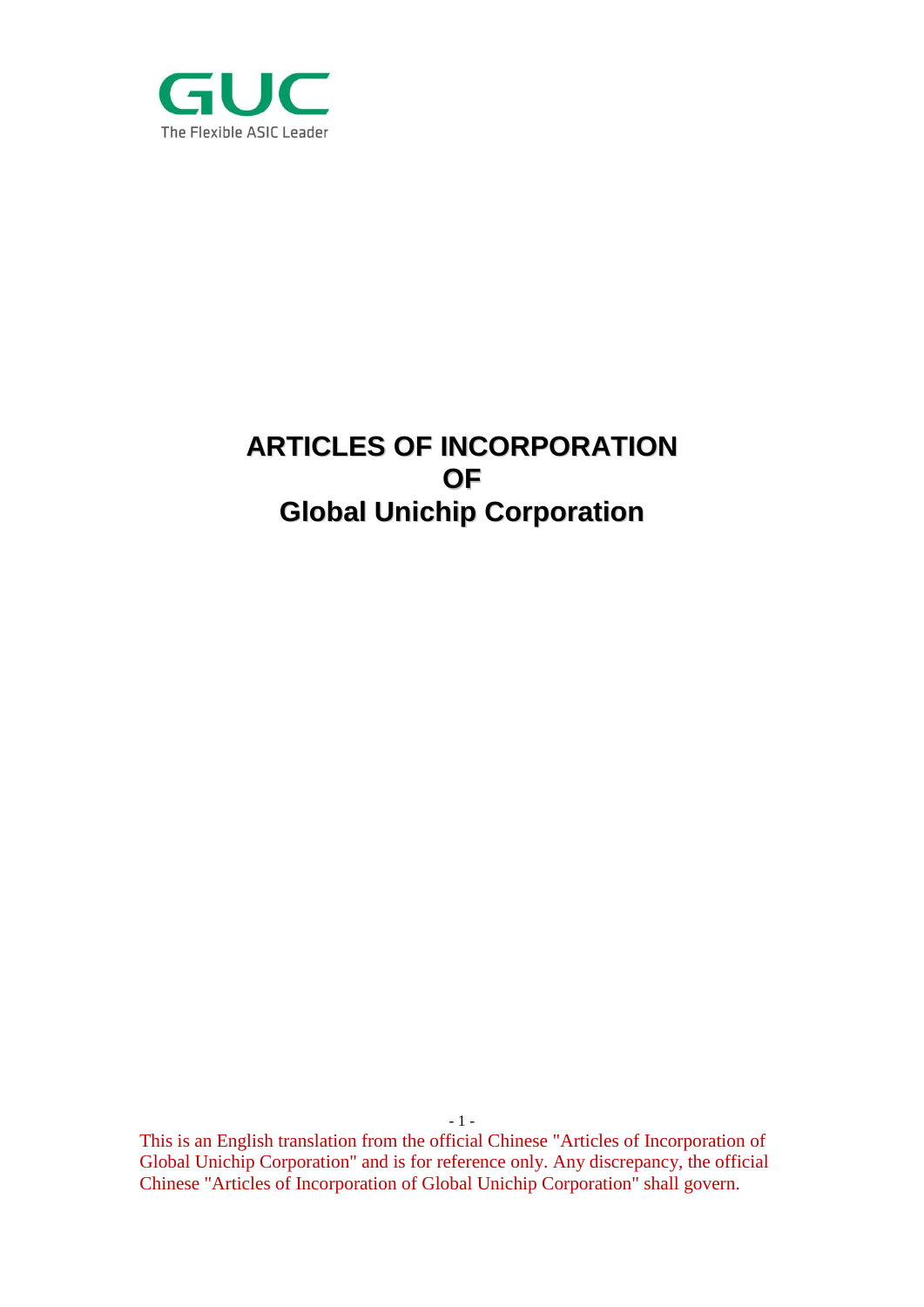

# **Section I - General Provisions**

## **Article 1**

The Company shall be incorporated, as a company limited by shares, under the Company Act of the Republic of China, and its name shall be 創意電子股

份有限公司 in the Chinese language, and Global Unichip Corporation in the English language.

# **Article 2**

The scope of business of the Company shall be as follows:

CC01080 Electronic Parts and Components Manufacturing

- A. Engage in research & development, production, testing , and sales of:
	- i. Embedded memory and logic components for various applications ICs;
	- ii. Cell libraries for various applications ICs; and
	- iii. EDA tools for various applications ICs.
- B. Provide technological support and consulting services related to the aforementioned products.

## **Article 3**

The Company may provide endorsement and guarantee and act as a guarantor.

## **Article 4**

 $-2 -$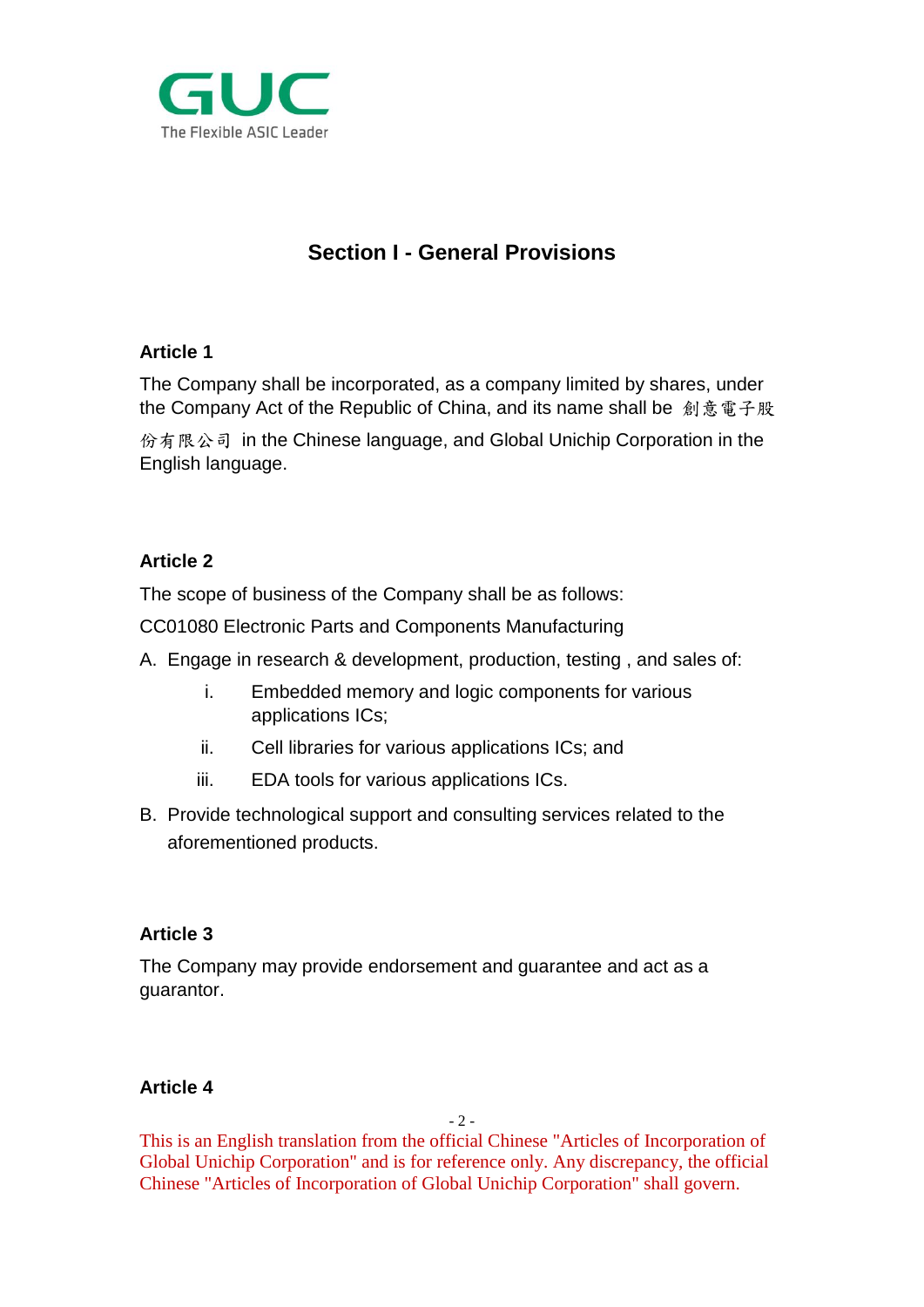

The Company may, by a resolution adopted by the Board of Directors, becomes a shareholder of limited liability in other companies, the total amount of its investments in such other companies shall not be subject to the restriction of not exceed forty percent of the amount of its own paid-up capital as provided for in Article 13 of the Company Act of the Republic of China. However, the total amount of its investments in such other companies shall not exceed to one half of its paid-in capital. The aforesaid resolution shall be adopted by a majority of directors at a meeting attended by two-thirds or more of the total number of directors.

## **Article 5**

The Company shall have its head office established in Hsinchu Science Park, Hsinchu, Taiwan, Republic of China, and shall, upon the resolutions of the Board of Directors and approval of competent authorities, be free to set up representative and branch offices at various locations.

# **Section II - Capital Stock**

#### **Article 6**

The total capital stock of the Company shall be in the amount of 1,800,000,000 New Taiwan Dollars, divided into 180,000,000 shares (of which 15,000,000 shares should be reserved for issuance of employee share subscription warrants), at par value of ten New Taiwan Dollars each. The Company may, by a resolution adopted by the Board of Directors, and issues the total authorized number of shares in installments.

#### **Article 6 -1**

Where the Company issues employee stock warrants, if the exercise price is lower than the closing price for the Company's common shares, the Company is required to obtain the consent of at least two-thirds of the voting rights represented at a shareholders meeting attended by shareholders representing a majority of the total issued shares. The Company is allowed to register

- 3 -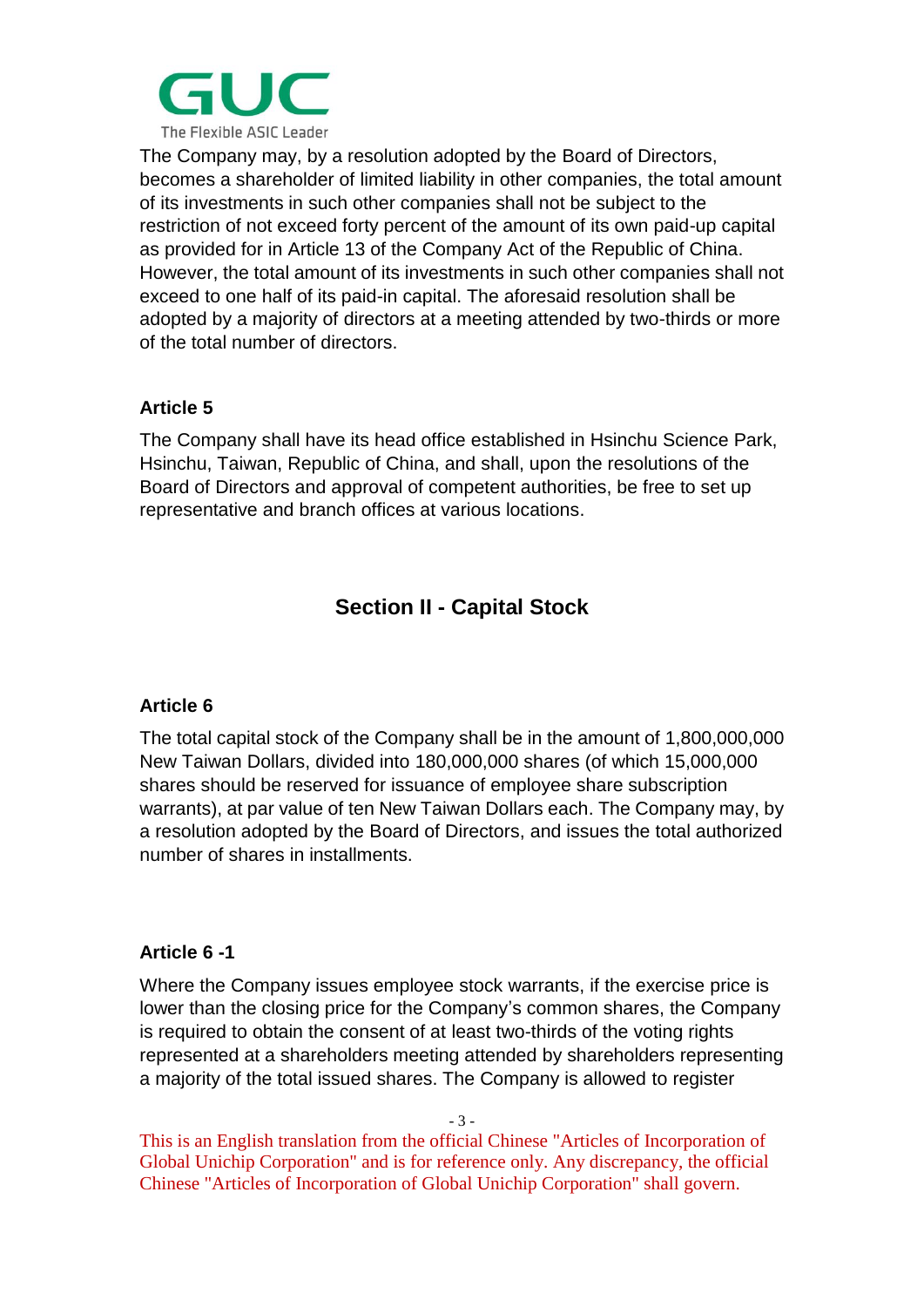

multiple issues over a period of 1 year from the date of the shareholders resolution.

To transfer shares to employee at the price less than the average actual share repurchase price, the Company must have obtained the consent of at least two-thirds of the voting rights present at the most recent shareholders meeting attended by shareholders representing a majority of total issued shares.

## **Article 7**

The share certificates of the Company shall all be name-bearing share certificates and issued in accordance with the Company Act and relevant rules and regulations of the Republic of China.

In compliance with the relevant provisions of the Company Act, rules and regulations of the Republic of China, the Company may be exempted from printing any share certificate for the shares issued.

#### **Article 8**

All transfer of stocks, pledge of rights, reporting of loss, succession, gift, loss of seal, amendment of seal, change of address or similar stock transactions conducted by shareholders of the Company shall follow the "Guidelines for Stock Operations for Public Companies" unless specified otherwise by law and securities regulations.

## **Article 9**

Alteration of entries in the shareholders' roster shall be suspended within 60 days prior to the convening date of a regular shareholders' meeting, or within 30 days prior to the convening date of a special shareholders' meeting, or within 5 days prior to the target date fixed by the Company for distribution of dividends, bonus or other benefits.

# **Section III – Shareholders' Meeting**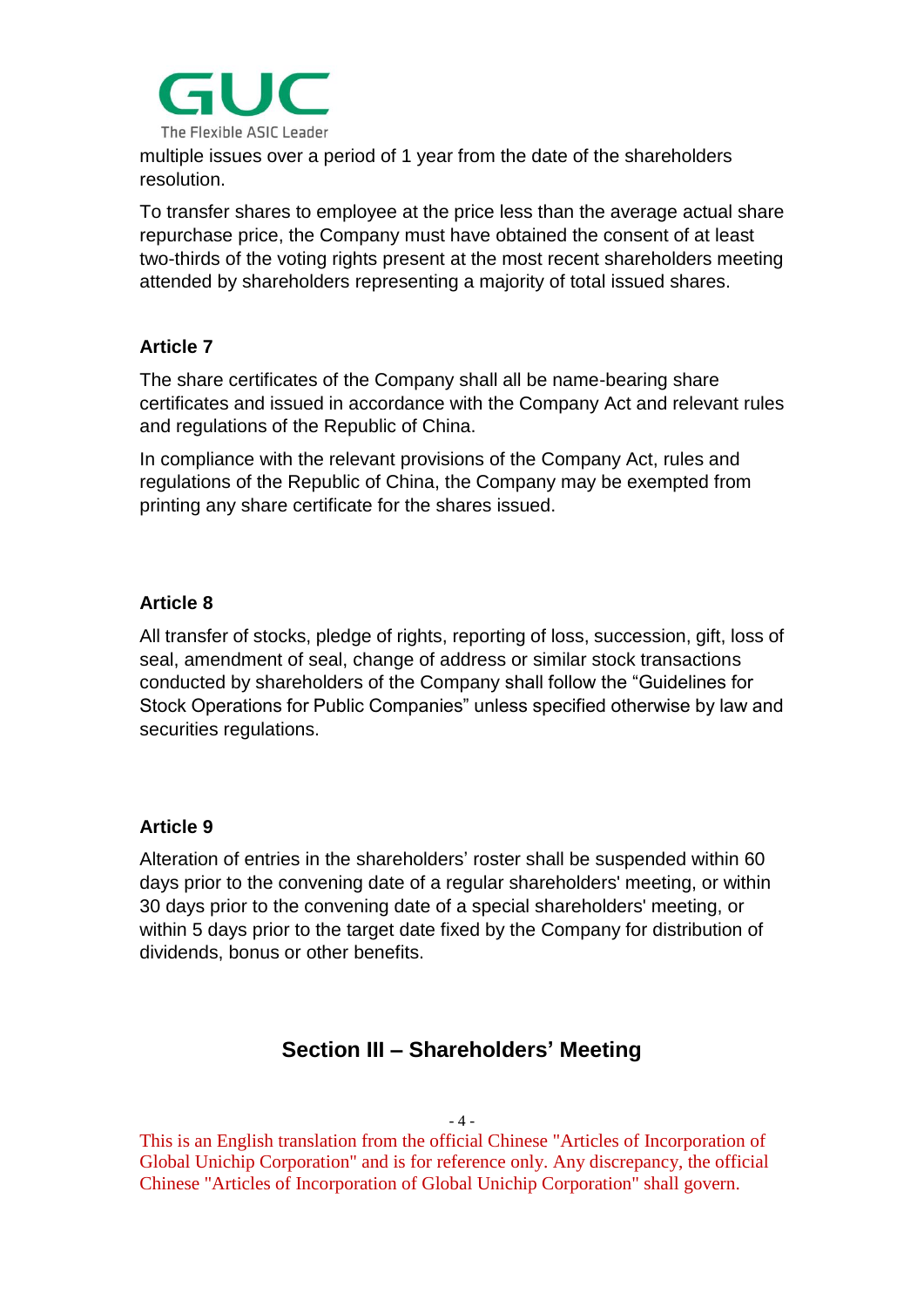

# **Article 10**

Shareholders' meeting of the Company is in two types, namely:

- (1) Regular shareholders' meeting and
- (2) Special shareholders' meeting.

Regular shareholders' meeting shall be convened, by the Board of Directors, within six (6) months after the close of each fiscal year. Special shareholders' meeting shall be convened in accordance with the relevant laws, rules, and regulations of the Republic of China.

## **Article 11**

The shareholders' meeting shall be presided over by the chairman of the Board of Directors of the Company. In his/her absence, either the vice chairman of the Board of Directors or one of the directors shall preside; whereas for a shareholders' meeting convened by any other person having the convening right, he/she shall act as the chairman of that meeting provided, however, that if there are two or more persons having the convening right, the chairman of the meeting shall be elected from among themselves.

#### **Article 12**

A notice stating date, venue, and agenda to convene a regular shareholders' meeting shall be given to each shareholder no later than 30 days prior to the scheduled meeting date. In the case of a special shareholders' meeting, a meeting notice shall be given to each shareholders no later than 15 days prior to the scheduled meeting date.

#### **Article 13**

If a shareholder is unable to attend the shareholders' meeting, he/she may appoint a proxy to attend it on his/her behalf by executing a power of attorney printed by the Company stating therein the scope of power authorized to the

- 5 -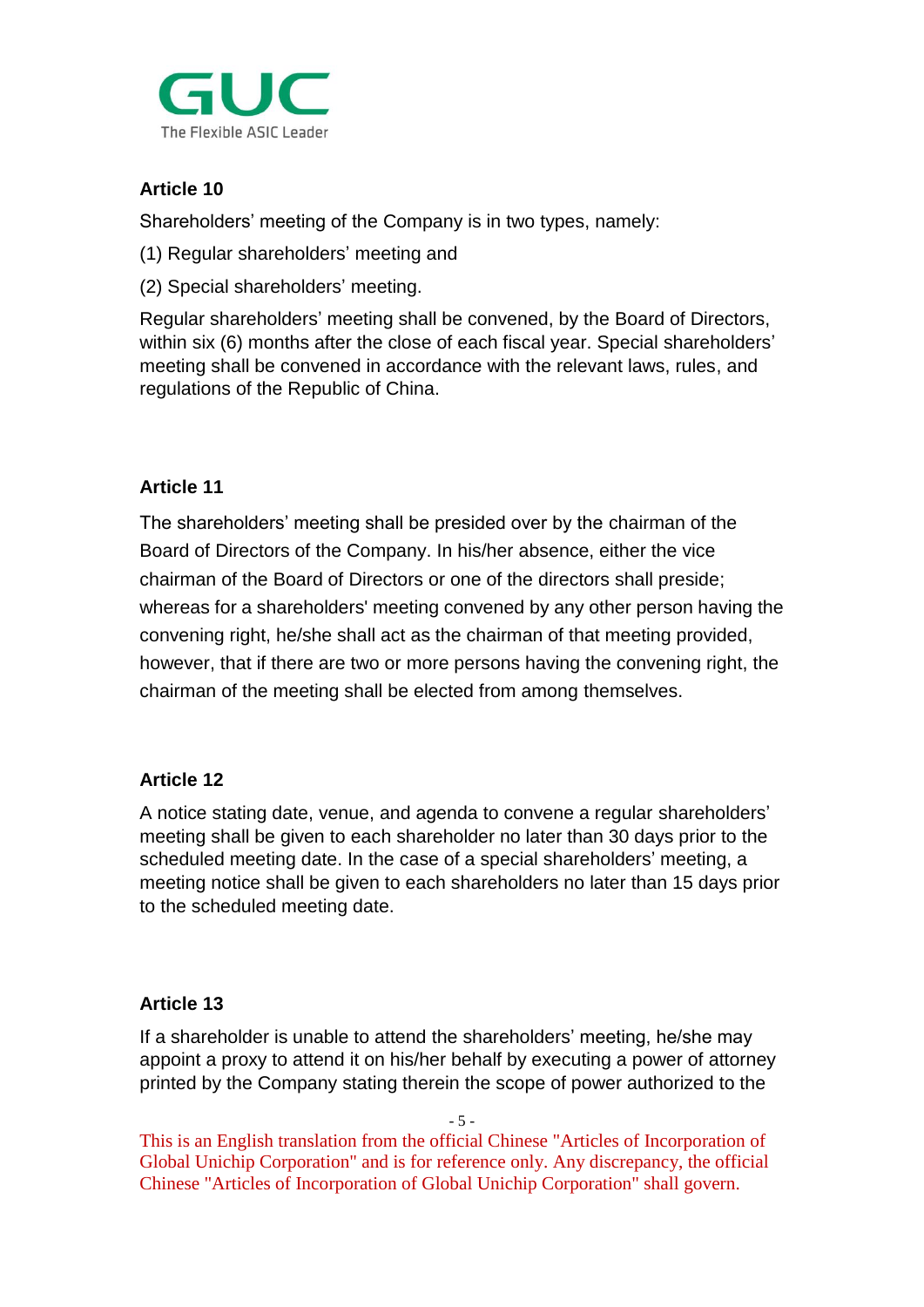

proxy in accordance with relevant laws, rules, and regulations of the Republic of China.

#### **Article 14**

Each share of stock shall be entitled to one vote.

#### **Article 15**

The resolutions at a shareholders' meeting shall, unless required otherwise by the Company Act of the Republic of China, be adopted by a majority vote of the shareholders present, who represent more than one-half of the total number of voting shares. The resolution shall be deemed adopted and shall have the same effect as if it was voted by casting ballots if no objection is voiced by attending shareholders after solicitation by the chairman. According to regulatory requirements, shareholders may also vote via an electronic voting system, and those who do shall be deemed as attending the shareholders' meeting in person; electronic voting shall be conducted in accordance with the relevant laws and regulations.

# **Section IV –Directors and Supervisors**

#### **Article 16**

The Company shall have seven to nine directors. The Board of Directors is authorized to determine the number of directors.

The term of office for directors shall be three (3) years, and all directors shall be elected by the shareholders' meeting from among the persons with disposing capacity and shall be eligible for re-election. The Company may

- 6 -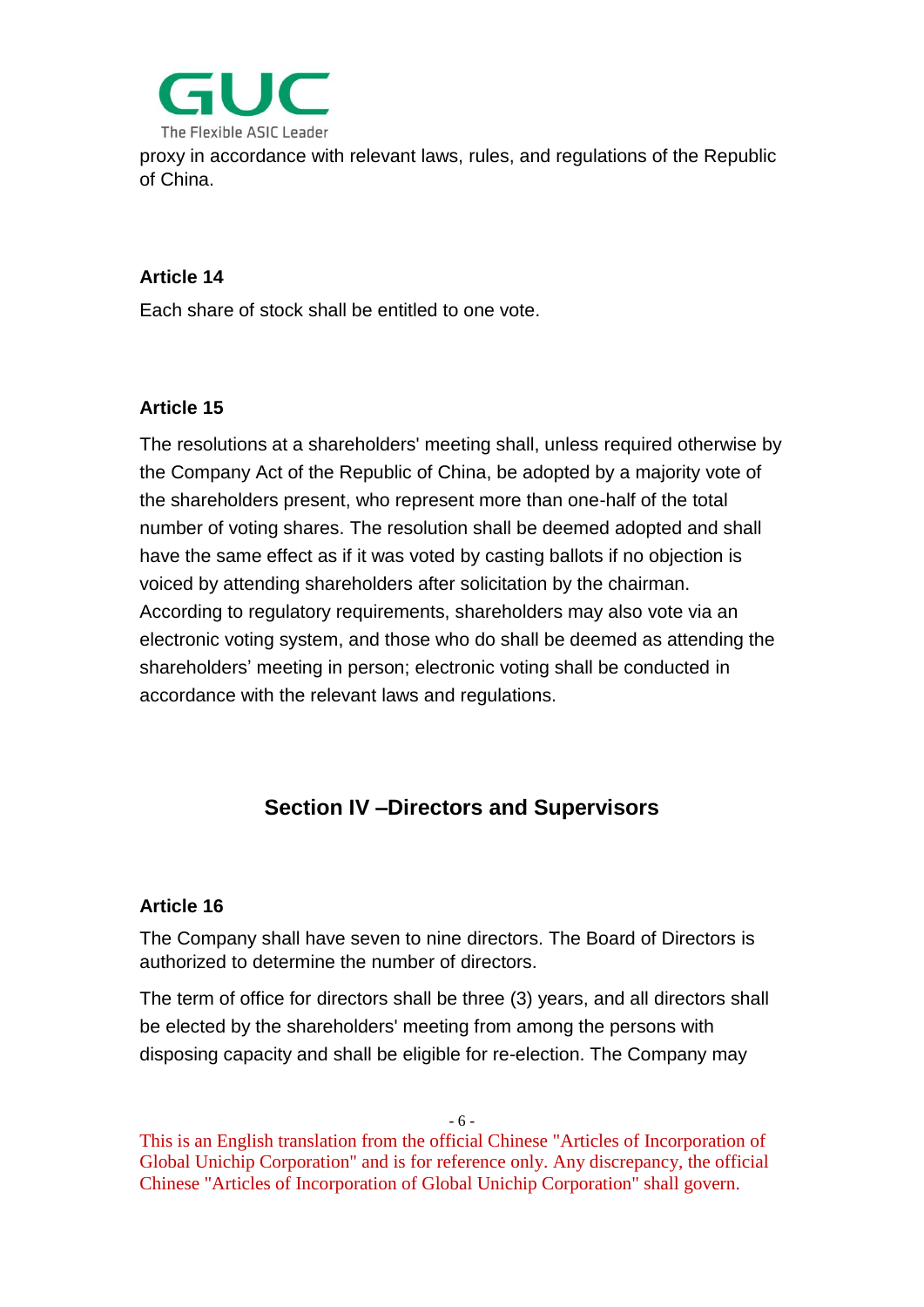

purchase insurance for its directors or officers to protect them against potential liabilities arising from their exercise of director or officer duties.

The aforesaid Board of Directors shall consist of at least three independent directors.

# **Article 16-1**

In the process of electing directors, the number of votes exercisable in respect of one share shall be the same as the number of directors to be elected, and the total number of votes per share may be consolidated for election of one candidate or may be split for election of two or more candidates. A candidate to whom the ballots cast represent a prevailing number of votes shall be deemed a director elect.

The directors shall be elected by adopting candidates' nomination system as specified in Article 192-1 of the Company Act of Republic of China. The nomination and announcement through a public notice of directors shall comply with the relevant regulation of the Company Act of Republic of China and the Securities and Exchange Act of Republic of China. Election of independent directors and directors shall take place at the same time but the number of independent directors and directors elected shall be counted respectively.

## **Article 16-2**

In compliance with Article 14-4 of the Securities and Exchange Act of Republic of China, the Company shall establish an audit committee, which shall consist of the entire number of independent directors. The audit committee or the members of audit committee shall be delegated the power as set forth in the provisions regarding supervisors in the Company Act of Republic of China, the Securities and Exchange Act of Republic of China, and other laws and regulations.

**Article 17**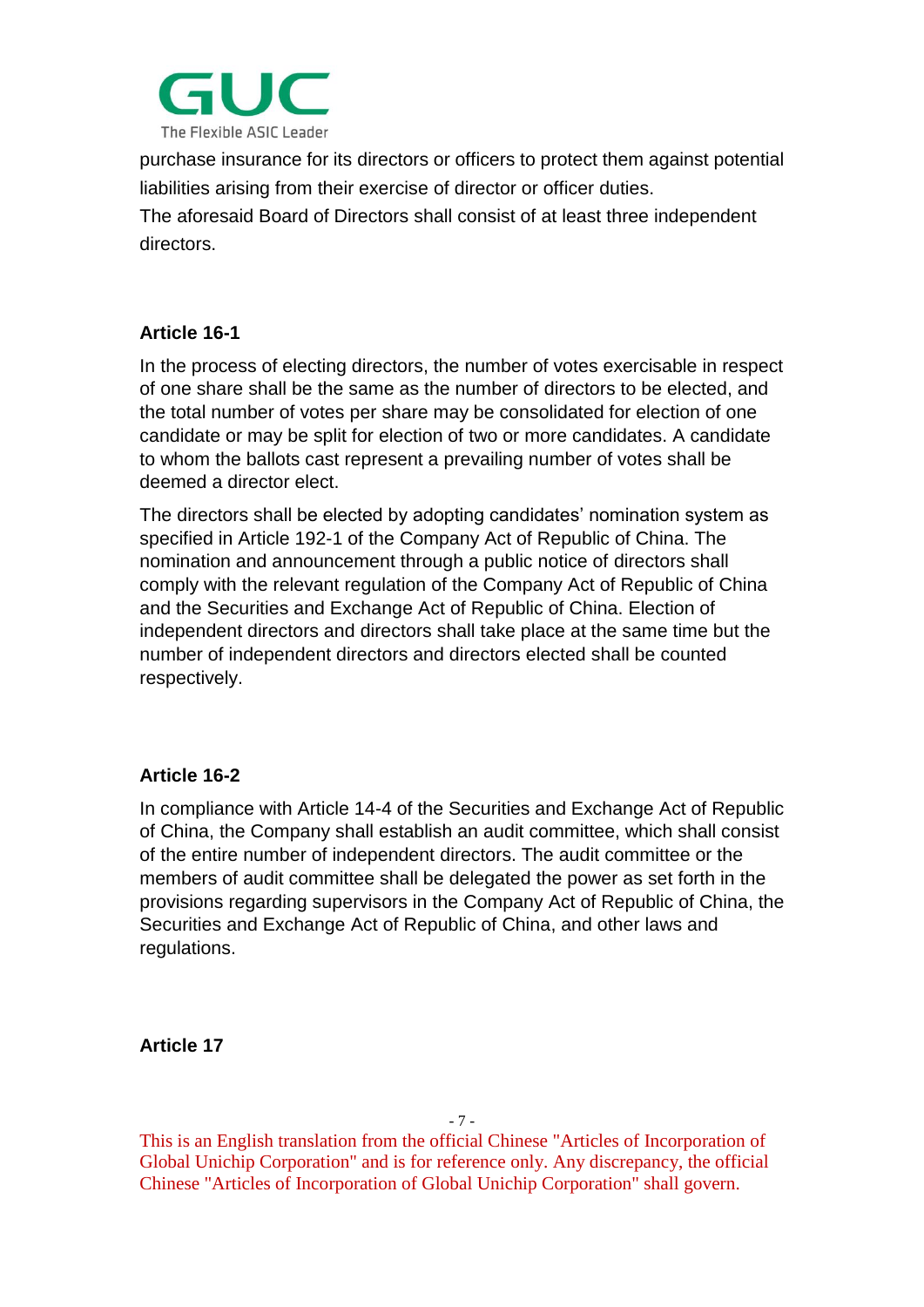

The Board of Directors shall elect a chairman of the board directors from among the directors by a majority vote at a meeting attended by over two-thirds of the directors, and may also elect in the same manner a vice chairman of the board. The chairman of the Board of Directors shall externally represent the company.

## **Article 18**

Unless otherwise provided for in the Company Act of the Republic of China, meetings of the Board of Directors shall be convened by the chairman of the Board of Directors and the resolutions of the Board of Directors shall be adopted by a majority vote of the directors present at the meeting attended by a majority of the directors.

## **Article 19**

The chairman of the Board of Directors shall preside over all meetings of the Board of Directors. In case the chairman of the Board of Directors is absence or cannot exercise his/her power and authority for any cause, the vice chairman of the Board of Directors or any one of the directors shall act on his/her behalf in accordance with Article 208 of the Company Act of the Republic of China. Each director shall attend the meeting of the Board of Directors in person and a director may appoint another director to attend the meeting of the Board of Directors in his/her behalf at his/her absence. A director may accept the appointment to act as proxy of one other director only. The meeting of the Board of Directors may be conducted via visual communication network, and any director's participation in such a visual communication meeting shall be deemed to have attended the meeting in person.

## **Article 20**

The Board of Directors is authorized to determine the compensation for the directors, taking into account the standards of the industry within the Republic of China and overseas.

- 8 -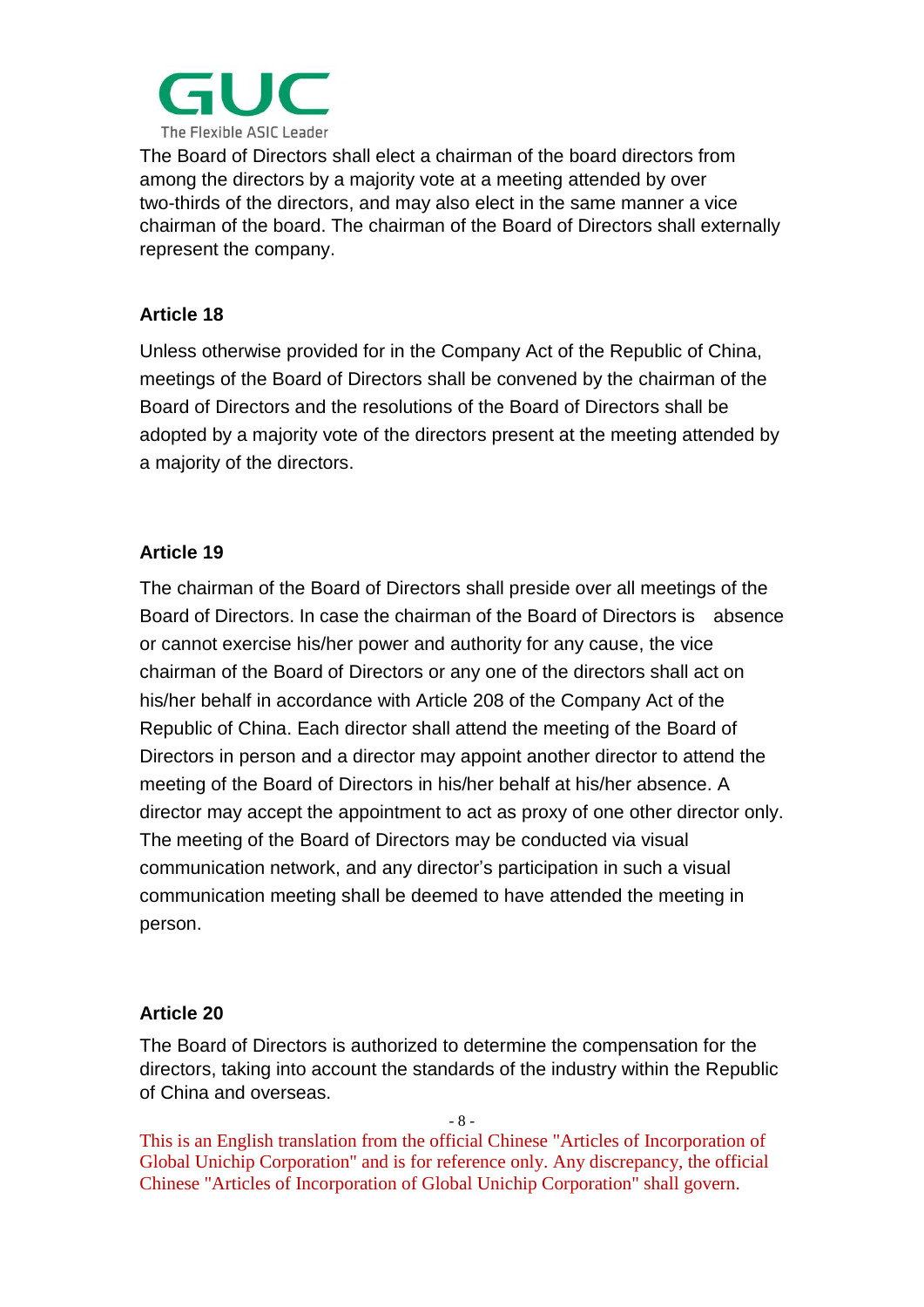

# **Section V- Executives Officers**

## **Article 21**

The Company may appoint a president, vice president(s) or such other officers to meet the Company's operational or managerial needs. Appointment, discharge, and the remuneration of such executive officers shall be decided in accordance with the Article 29 of the Company Act of Republic of China. Notwithstanding the foregoing, the appointment, discharge, and the remuneration of the president, vice president(s), Chief Financial Officer, and Accounting Controller shall further be proposed by chairman of the Board of Directors and approved by a majority of the directors of the Company. The assistant vice president(s) shall further be proposed by president and approved by chairman of the Board of Directors and a majority of the directors of the Company.

# **Article 22**

The officer of the Company shall not concurrently act as an officer of another company, nor shall he/she operate, for the benefit of his/her own or others, any business which is the same as that of the Company, unless otherwise concurred in by the Company pursuant to the resolution adopted by a majority vote of the directors at a meeting of the Board of Directors attended by a majority of the directors of the Company.

## **Article 23**

The president of the Company shall conduct business operation of the Company in accordance with relevant rules and regulations of the Republic of

 $-9 -$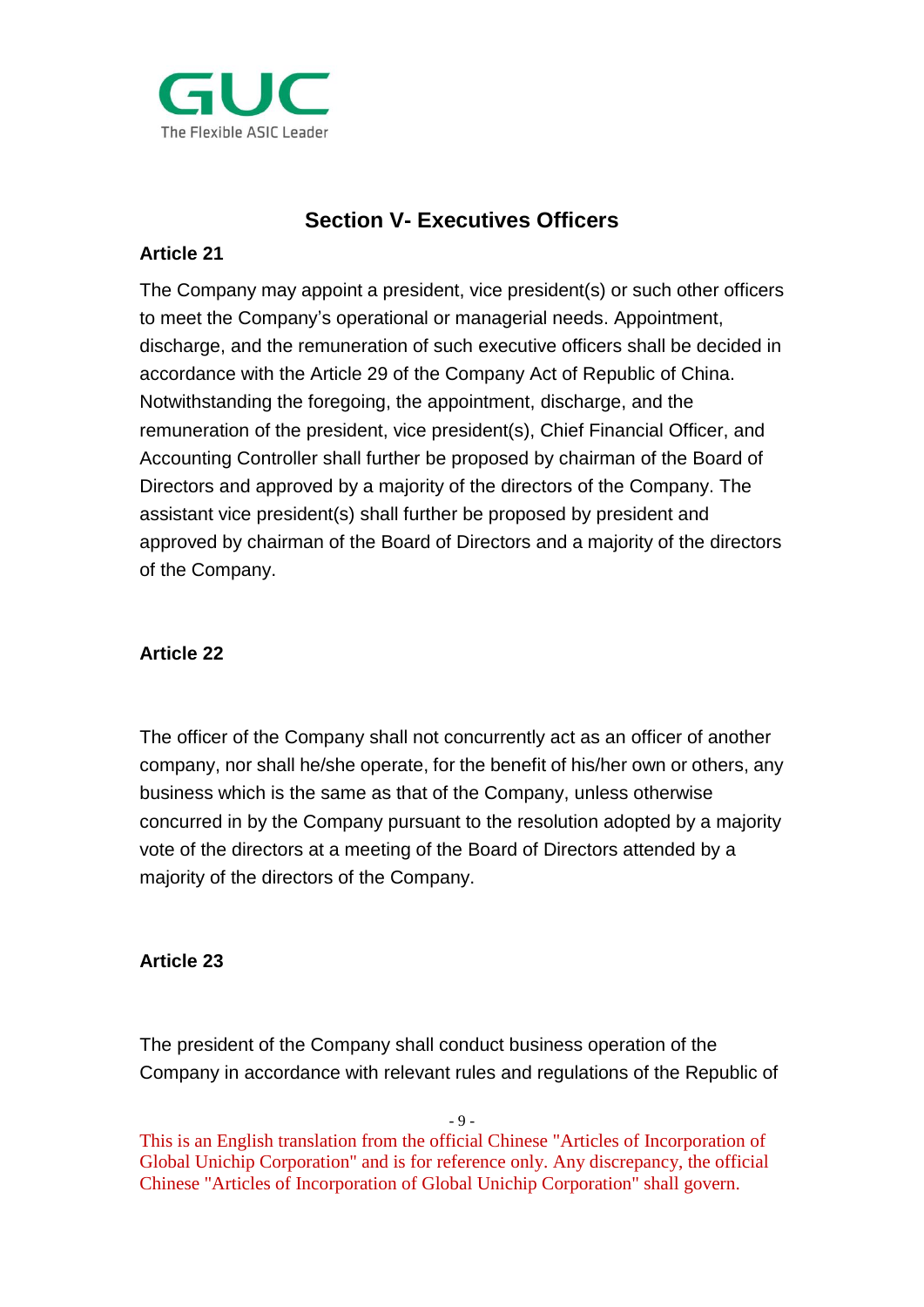

China, Articles of Incorporation of the Company, and the resolutions of shareholders' meeting or Board of Directors' meeting.

# **Section VI-Financial Reports**

#### **Article 24**

The fiscal year for the Company shall be from January 1 of each year to December 31 of the same year.

#### **Article 25**

The Board of Directors shall, at the end of each fiscal year, submit the following items to the shareholders' meeting for their approval:

- a. The annual business report;
- b. The financial statements; and
- c. The surplus earnings distribution or loss make-up proposal.

#### **Article 26**

When allocating the net profits for each fiscal year, the Company shall set aside not less than two percent of the profit distributable as bonus to employees and not more than two percent of the profit distributable as bonus to directors. Directors who also serve as executive officers of this Company are not entitled to receive bonus to directors. However, the Company's accumulated losses shall have been covered.

The Company may have the profit distributable as employees' compensation distributed in the form of shares or in cash. There may have certain qualification requirements set for employees entitled to receive such compensation.

The net profit for each fiscal year distributable set out in the preceding paragraph is the net income before tax set aside the employees' and board of directors' compensation.

 $-10-$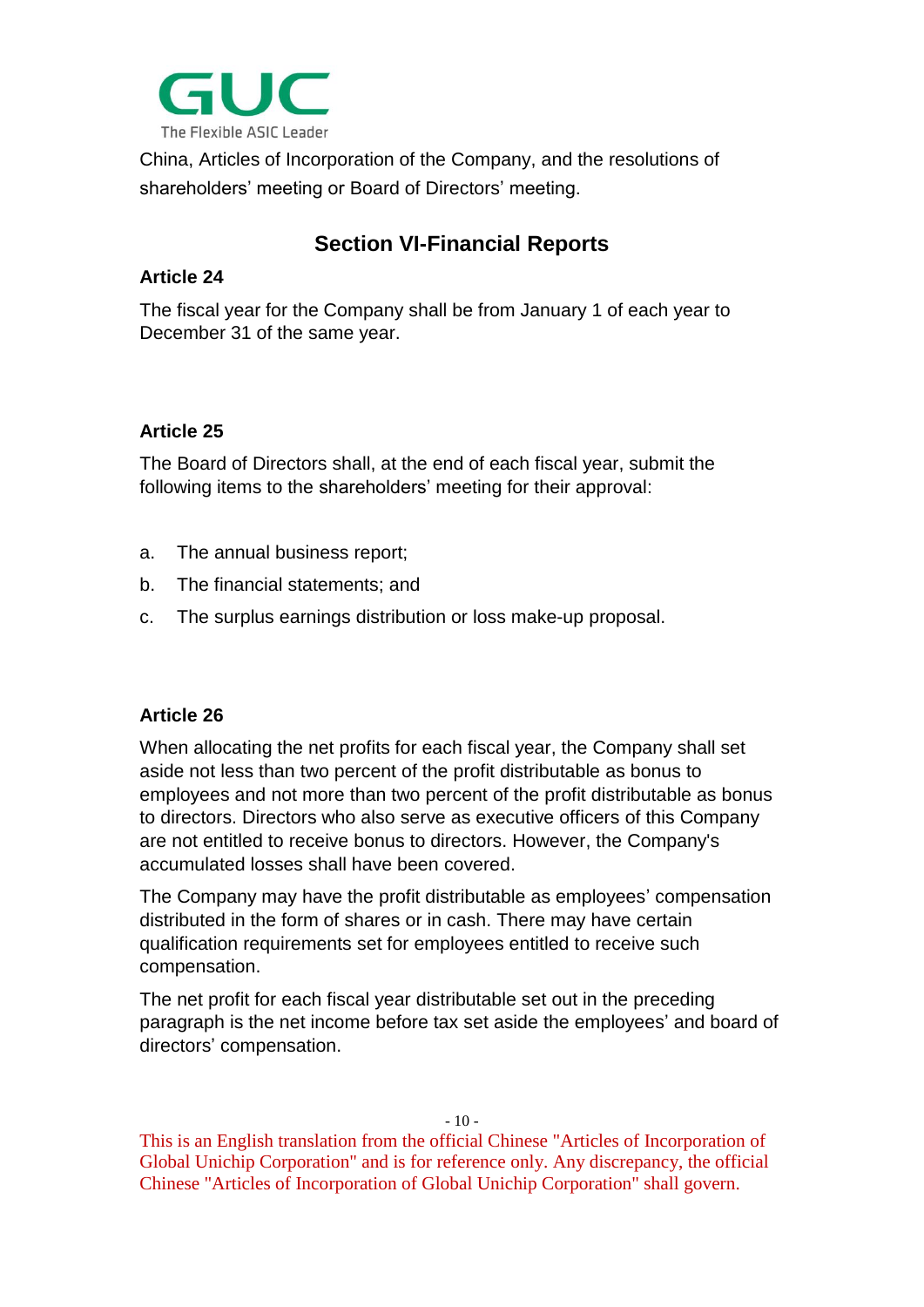

The Company may, by a resolution adopted by a majority vote at a meeting of board of directors attended by two-thirds of the total number of directors, have the profit distributable as employees' and board of directors' compensation and in addition thereto a report of such distribution shall be submitted to the shareholders' meeting.

#### **Article 27**

The Company shall not pay dividends or bonuses when there is no surplus profit. When distributing the surplus profits for each fiscal year, the Company shall first offset its losses of previous years and set aside the items below in the following order:

- a. Legal reserve at ten percent of the remaining profits except when the accumulated legal capital reserve has equaled the total capital of the Company;
- b. Special reserve in accordance with the relevant laws or regulations or the resolution of the shareholders' meeting;
- c. Any balance remaining may be distributed to the shareholders pro rata based on the number of shares held in accordance with the resolution of the shareholders' meeting.

Where there is no surplus profit for distribution in one year; or the profit of such year is far less than the profit actually distributed by the Company in the previous year; or considering the financial, business or operational factors of the Company, the Company may allocate a portion or all of its reserves for distribution in accordance with relevant laws or regulations or the orders of the competent authorities.

## **Article 28**

Only the shareholders recorded in the shareholders' roster at the target date fixed by the Company for distribution of dividends and bonus are entitled to the allocation of dividends and bonus.

#### **Article 29**

- 11 -